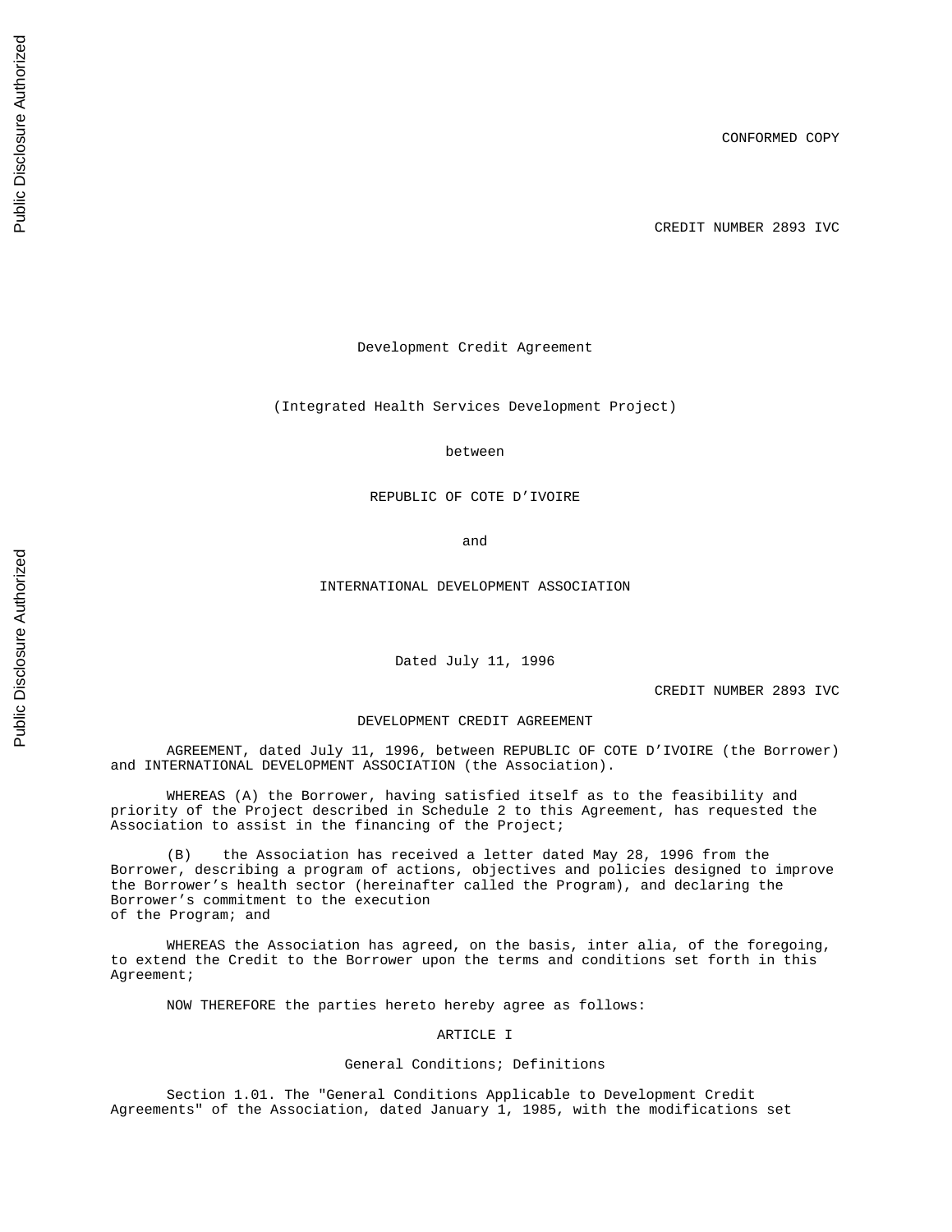forth below (the General Conditions) constitute an integral part of this Agreement:

- (a) The last sentence of Section 3.02 is deleted.
- (b) The second sentence of Section 5.01 is modified to read:

"Except as the Borrower and the Association shall otherwise agree, no withdrawals  $\overline{\phantom{a}}$  shall be made: (a) on account of expenditures in the territories of any country which is not a member of the Bank or for goods produced in, or a member of the Bank or for goods produced in, or<br>
ritories; or (b) for the purpose of any payment to services supplied from, such territories; or (b) for the purpose of any payment to persons or entities, or for any import of goods, if such payment or import, to the knowledge of the Association, is prohibited by a decision of the United Nations Security Council taken under Chapter VII of the Charter of the United Nations."

Section 1.02. Unless the context otherwise requires, the several terms defined in the General Conditions have the respective meanings therein set forth and the following additional terms have the following meanings:

(a) "Project Preparation Advance" means the project preparation advance granted by the Association to the Borrower pursuant to an exchange of letters dated March 31, 1995 and April 4, 1995 between the Borrower and the Association;

(b) "Special Account" means the account referred to in Section 2.02 (b) of this Agreement;

(c) "Project Account" means the account referred to in Section 3.02 of this Agreement;

(d) "PNDS" means Plan National de Developpement Sanitaire, the Borrower's national health development plan, including an integrated health services development program;

(e) "MSP" means Ministere de la Sante Publique, the Borrower's ministry responsible for public health;

(f) "Coordinator" means the Project coordinator referred to in Section II (a) 3 of Schedule 4 to this Agreement;

(g) "Monitoring Committee" means the Project monitoring committee referred to in Section II (a) 1 and  $2$  of Schedule 4 to this Agreement;

(h) "DSC" means Direction de la Sante Communautaire, the directorate of MSP responsible for community health;

(i) "DEMM" means Direction de l'Equipement, du Materiel et de la Maintenance, the directorate of MSP responsible for equipment, furniture and maintenance;

(j) "DRH" means Direction des Ressources Humaines, the directorate of MSP responsible for human resources;

(k) "DR" means Direction Regionale, any directorate of MSP at the regional level;

(l) "DD" means Direction Departementale or District Sanitaire, any directorate of MSP at the department level;

(m) "PSP" means Pharmacie de la Sante Publique, an etablissement public a caractere industriel et commercial, established and operating under the laws of the Borrower;

(n) "PMA" means paquet minimum d'activites, a minimum package of health services;

(o) "FP" means family planning;

(p) "STD" means sexually transmitted diseases;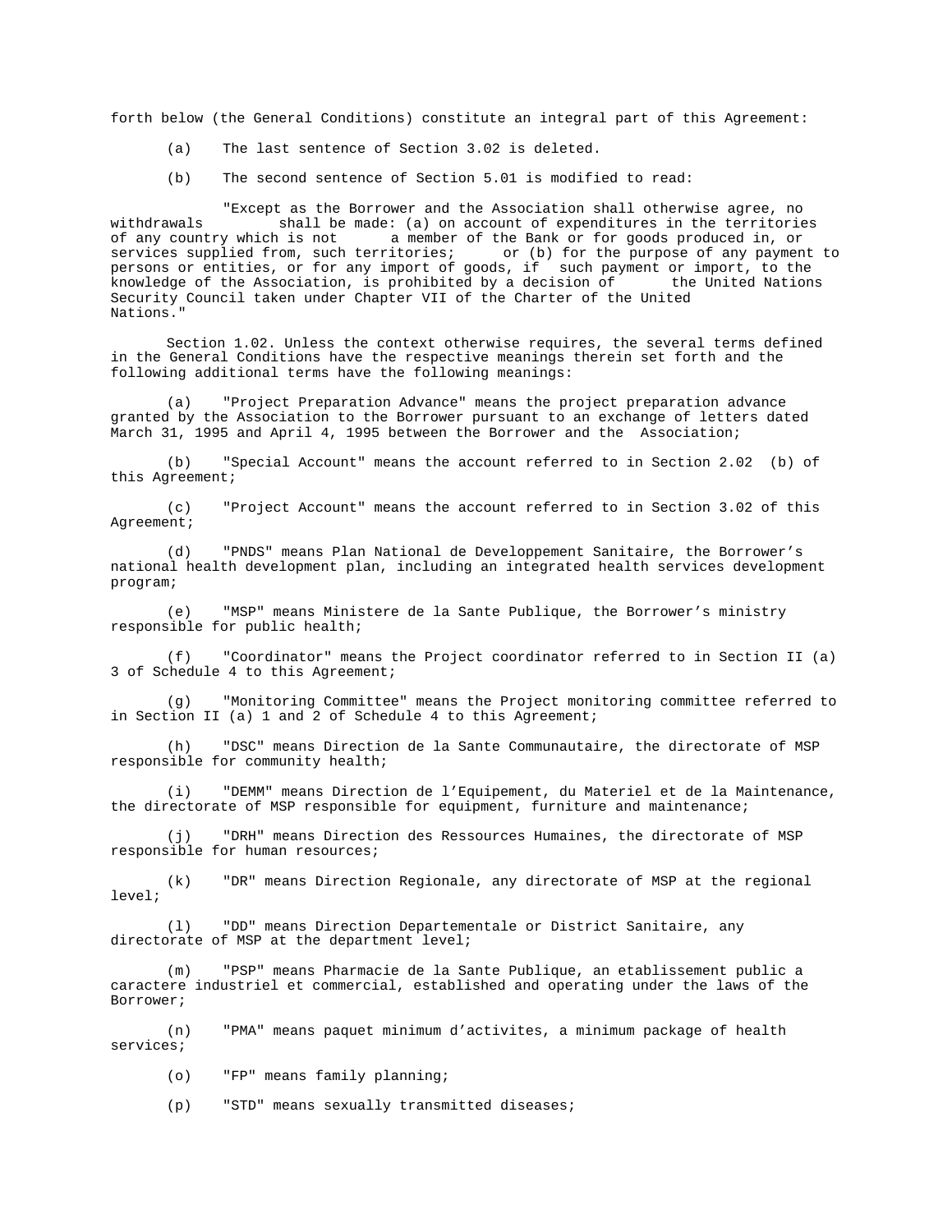(q) "DE-SR/PF" means the executive directorate for reproductive health and family planning (except STD), within MSP;

(r) "DE-VIH/MST/TUB" means the executive directorate for acquired immune deficiency syndrome, sexually transmitted diseases and tuberculosis, within MSP;

(s) "NGO" means a non-profit non-governmental organization operating within the Borrower's territories;

(t) "AIBEF" means Association Ivoirienne pour le Bien-Etre Familial, a non-governmental organization registered in the Borrower's territories, providing family planning services;

(u) "Project Implementation Manual" means the manual outlining the procurement, disbursement and other arrangements for the implementation of the Project adopted pursuant to Section 6.01 (f) of this Agreement;

(v) "CAA" means Caisse Autonome d'Amortissement, a public financial institution of the Borrower; and

(w) "CFAF" or "CFA Francs" means the currency of the Borrower.

#### ARTICLE II

### The Credit

Section 2.01. The Association agrees to lend to the Borrower, on the terms and conditions set forth or referred to in the Development Credit Agreement, an amount in various currencies equivalent to twenty-seven million seven hundred thousand Special Drawing Rights (SDR 27,700,000).

Section 2.02. (a) The amount of the Credit may be withdrawn from the Credit Account in accordance with the provisions of Schedule 1 to this Agreement for expenditures made (or, if the Association shall so agree, to be made) in respect of the reasonable cost of goods and services required for the Project described in Schedule 2 to this Agreement and to be financed out of the proceeds of the Credit.

(b) The Borrower may, for the purposes of the Project, open and maintain in CFA Francs a special deposit account in CAA on terms and conditions satisfactory to the Association. Deposits into, and payments out of, the Special Account shall be made in accordance with the provisions of Schedule 5 to this Agreement.

(c) Promptly after the Effective Date, the Association shall, on behalf of the Borrower, withdraw from the Credit Account and pay to itself the amount required to repay the principal amount of the Project Preparation Advance withdrawn and outstanding as of such date and to pay all unpaid charges thereon. The unwithdrawn balance of the authorized amount of the Project Preparation Advance shall thereupon be cancelled.

Section 2.03. The Closing Date shall be September 30, 2000 or such later date as the Association shall establish. The Association shall promptly notify the Borrower of such later date.

Section 2.04. (a) The Borrower shall pay to the Association a commitment charge on the principal amount of the Credit not withdrawn from time to time at a rate to be set by the Association as of June 30 of each year, but not to exceed the rate of one-half of one percent (1/2 of 1%) per annum.

The commitment charge shall accrue: (i) from the date sixty days after the date of this Agreement (the accrual date) to the respective dates on which amounts shall be withdrawn by the Borrower from the Credit Account or cancelled; and (ii) at the rate set as of the June 30 immediately preceding the accrual date or at such other rates as may be set from time to time thereafter pursuant to paragraph (a) above. The rate set as of June 30 in each year shall be applied from the next payment date in that year specified in Section 2.06 of this Agreement.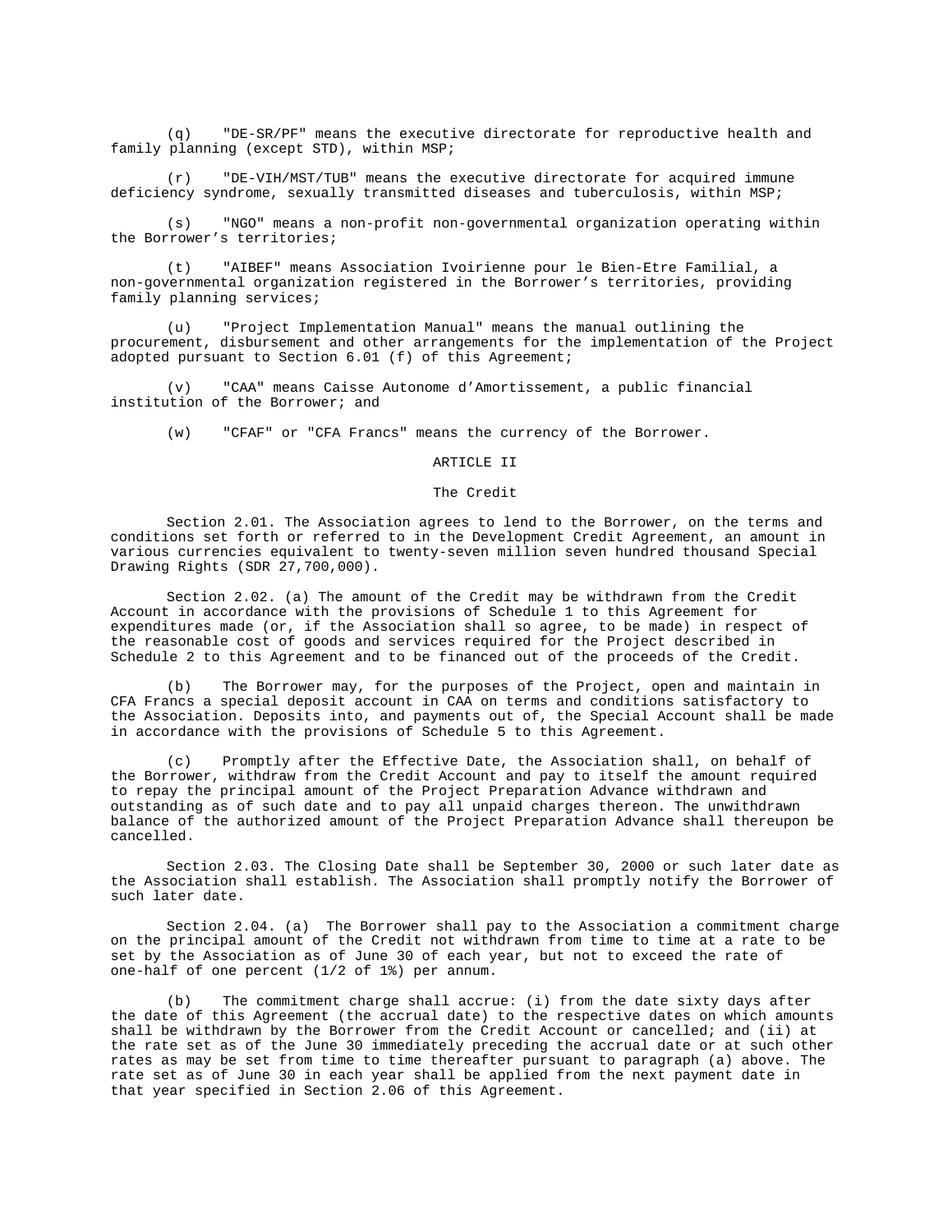(c) The commitment charge shall be paid: (i) at such places as the Association shall reasonably request; (ii) without restrictions of any kind imposed by, or in the territory of, the Borrower; and (iii) in the currency specified in this Agreement for the purposes of Section 4.02 of the General Conditions or in such other eligible currency or currencies as may from time to time be designated or selected pursuant to the provisions of that Section.

Section 2.05. The Borrower shall pay to the Association a service charge at the rate of three-fourths of one per cent  $(3/4$  of 1%) per annum on the principal amount of the Credit withdrawn and outstanding from time to time.

Section 2.06. Commitment charges and service charges shall be payable semiannually on January 15 and July 15 in each year.

Section 2.07. (a) Subject to paragraphs (b) and (c) below, the Borrower shall repay the principal amount of the Credit in semi-annual installments payable on each January 15 and July 15 commencing January 15, 2006 and ending January 15, 2036. Each installment to and including the installment payable on January 15, 2016 shall be one percent (1%) of such principal amount, and each installment thereafter shall be two percent (2%) of such principal amount.

(b) Whenever (i) the Borrower's gross national product per capita, as determined by the Association, shall have exceeded \$790 in constant 1985 dollars for five consecutive years, and (ii) the Bank shall consider the Borrower creditworthy for Bank lending, the Association may, subsequent to the review and approval thereof by the Executive Directors of the Association and after due consideration by them of the development of the Borrower's economy, modify the terms of repayment of installments under paragraph (a) above by requiring the Borrower to repay twice the amount of each such installment not yet due until the principal amount of the Credit shall have been repaid. If so requested by the Borrower, the Association may revise such modification to include, in lieu of some or all of the increase in the amounts of such installments, the payment of interest at an annual rate agreed with the Association on the principal amount of the Credit withdrawn and outstanding from time to time, provided that, in the judgment of the Association, such revision shall not change the grant element obtained under the above-mentioned repayment modification.

(c) If, at any time after a modification of terms pursuant to paragraph (b) above, the Association determines that the Borrower's economic condition has deteriorated significantly, the Association may, if so requested by the Borrower, further modify the terms of repayment to conform to the schedule of installments as provided in paragraph (a) above.

Section 2.08. The currency of the French Republic is hereby specified for the purposes of Section 4.02 of the General Conditions.

#### ARTICLE III

## Execution of the Project

Section 3.01. (a) The Borrower declares its commitment to the objectives of the Project as set forth in Schedule 2 to this Agreement and, to this end, shall carry out the Project through MSP with due diligence and efficiency and in conformity with appropriate administrative, financial and health practices, and in accordance with the Project Implementation Manual, and shall provide, promptly as needed, the funds, facilities, services and other resources required for the Project.

(b) Without limitation upon the provisions of paragraph (a) of this Section, and except as the Borrower and the Association shall otherwise agree, the Borrower shall carry out the Project in accordance with the Implementation Program set forth in Schedule 4 to this Agreement.

Section 3.02. Without any limitation upon the provisions of Section 3.01 of this Agreement, the Borrower shall, for the purposes of making available its counterpart contribution to the financing of the Project:

(a) open and thereafter maintain an account in CFAF (the Project Account) in CAA on terms and conditions satisfactory to the Association;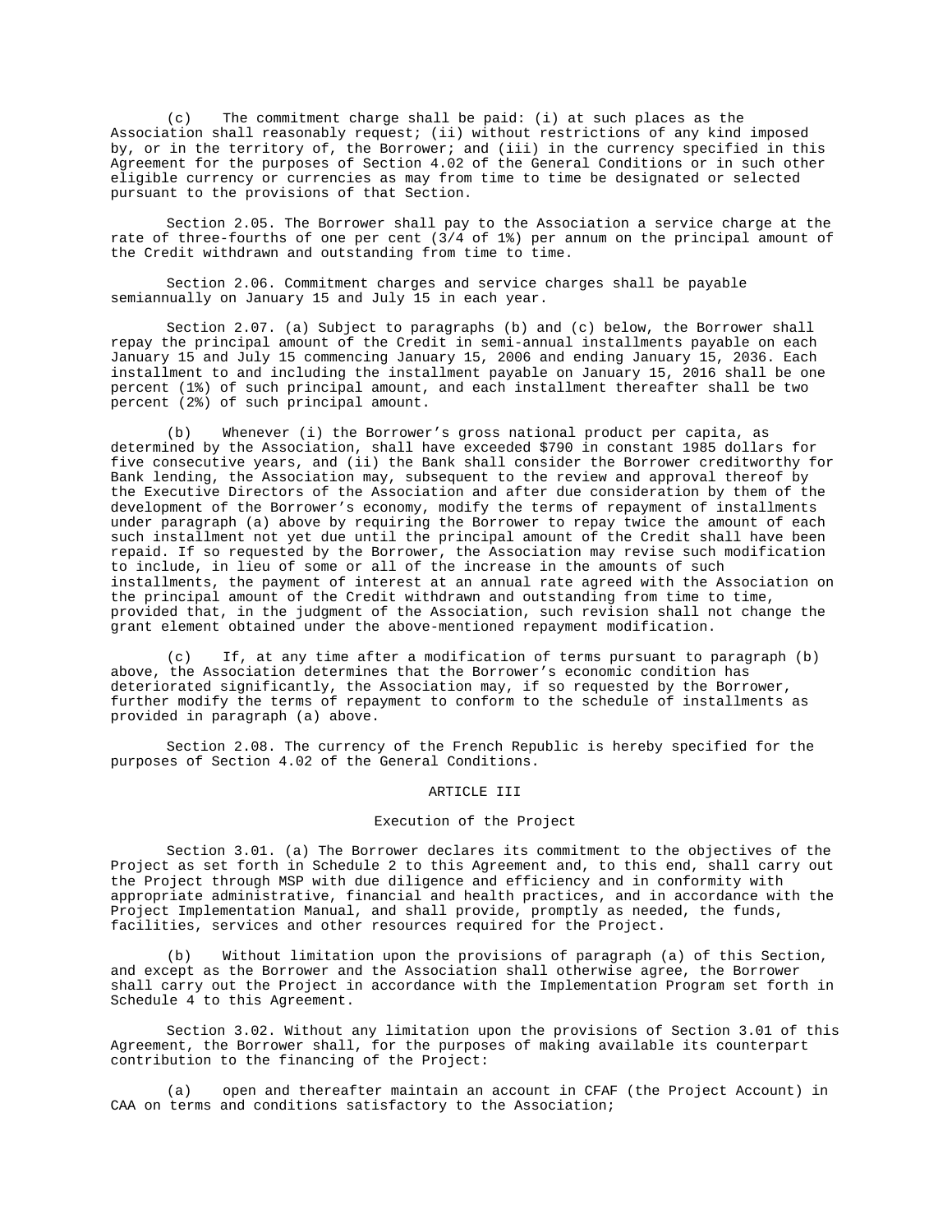(b) deposit into the Project Account an initial contribution of CFAF three hundred fifteen million (CFAF 315,000,000);

(c) thereafter, not later than March 31, 1997, replenish said account at least on a quarterly basis, or whenever its balance shall be less than the equivalent of CFAF two hundred million (CFAF 200,000,000); and

(d) ensure that amounts deposited into the Project Account shall be used exclusively to make payments to meet expenditures made or to be made in respect of the reasonable cost of goods and services for the Project.

Section 3.03. Except as the Association shall otherwise agree, procurement of the goods, works and consultants' services required for the Project and to be financed out of the proceeds of the Credit shall be governed by the provisions of Schedule 3 to this Agreement.

Section 3.04. For the purposes of Section 9.07 of the General Conditions and without limitation thereto, the Borrower shall:

(a) prepare, on the basis of guidelines acceptable to the Association, and furnish to the Association not later than six (6) months after the Closing Date or such later date as may be agreed for this purpose between the Borrower and the Association, a plan for the future operation of the Project; and

(b) afford the Association a reasonable opportunity to exchange views with the Borrower on said plan.

Section 3.05. The Borrower shall:

(a) not later than December 31, 1997, furnish to the Association for its review and approval, an action plan, prepared on the basis of criteria satisfactory to the Association, defining the specific actions to be taken to substantially increase the accounting autonomy and financial management capacity of local public sector health care providers; and

(b) thereafter, carry out said action plan with due diligence and efficiency and in accordance with appropriate financial management practices.

Section 3.06. Taking into account its review and validation of treatment algorithms for diseases other than STD, the Borrower shall, not later than June 30, 1997, adopt and publish national guidelines for syndromic diagnosis and treatment of sexually transmitted diseases.

## ARTICLE IV

## Financial and Other Covenants

Section 4.01. (a) The Borrower shall maintain or cause to be maintained records and accounts adequate to reflect in accordance with sound accounting practices the operations, resources and expenditures in respect of the Project of the departments or agencies of the Borrower responsible for carrying out the Project or any part thereof.

(b) The Borrower shall:

(i) have the records and accounts referred to in paragraph (a) of this Section including those for the Special Account for each<br>fiscal year audited, in decordance with appropriate auditing accordance with appropriate auditing<br>independent auditors principles consistently applied, by acceptable to the Association;

(ii) furnish to the Association, as soon as available, but in any case not later than six months after the end of each such year, a certified<br>copy of the state of such audit by said auditors, of such scope report of such audit by said auditors, of such scope and in such detail as the Association shall have reasonably requested; and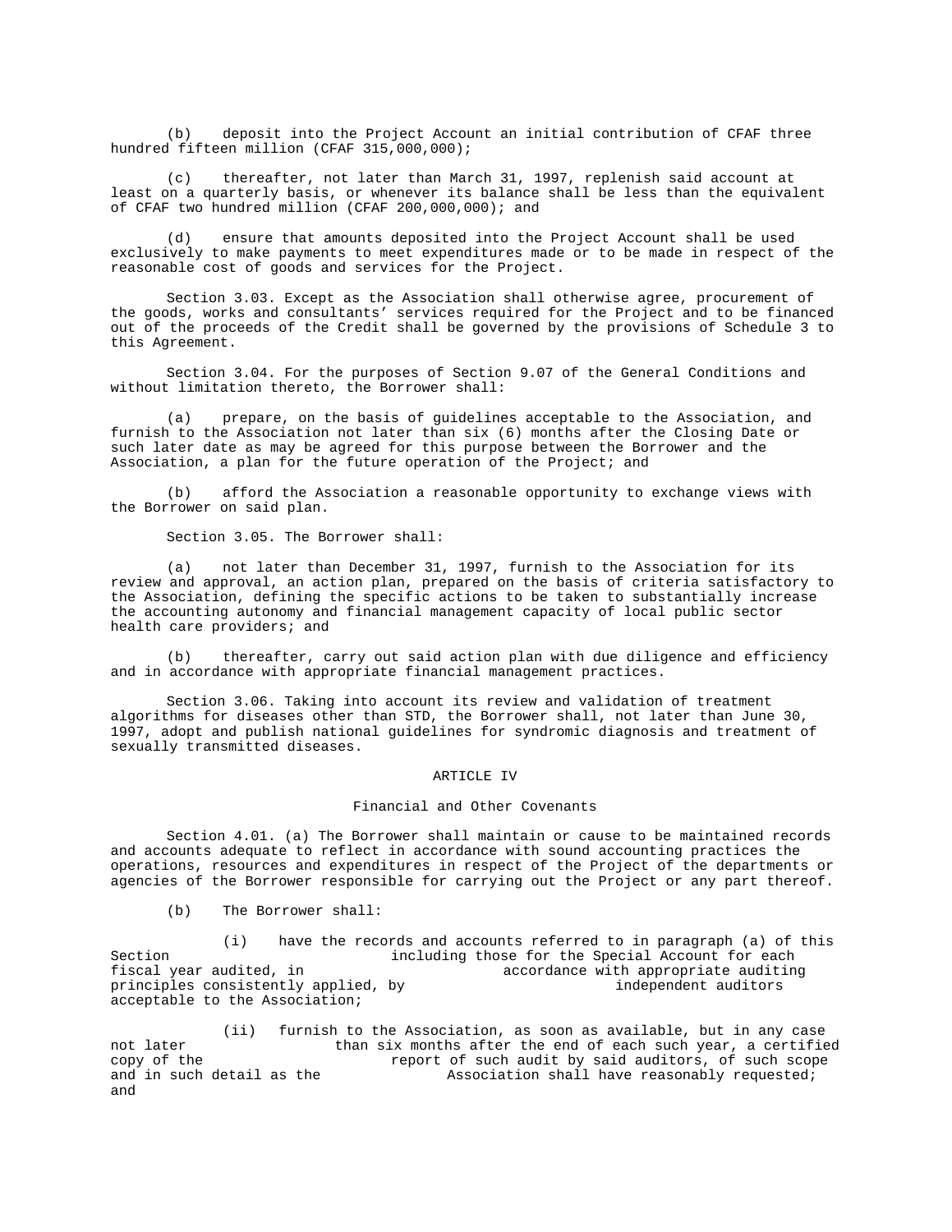(iii) furnish to the Association such other information concerning said records, accounts and the audit thereof as the Association shall from time to time reasonably request.

(c) For all expenditures with respect to which withdrawals from the Credit Account were made on the basis of statements of expenditure, the Borrower shall:

(i) maintain or cause to be maintained, in accordance with paragraph (a) of this Section, records and accounts reflecting such expenditures;

(ii) retain, until at least one year after the Association has received the audit report for the fiscal year in which the last withdrawal from the Credit  $\overline{a}$  account or payment out of the Special Account was made, all records (contracts, orders, invoices, bills, receipts and other documents) evidencing such expenditures;

and

(iii) enable the Association's representatives to examine such records;

(iv) ensure that such records and accounts are included inthe annual<br>to in paragraph (b) of this Section and that the audit referred to in paragraph (b) of this Section and that the<br>report of such audit contains a separate opinion by said auditors a separate opinion by said auditors as<br>expenditure submitted to whether the statements of during such fiscal year, together with the procedures and internal controls involved in their preparation, can be relied upon to support the related withdrawals.

Section 4.02. (a) The Borrower shall update its three-year public investment program in the health sector on the basis of the policy priorities and strategies of the Program and, not later than December 31, 1996, furnish said updated public investment program to the Association for its review and comments; and

(b) until the completion of the Project, the Borrower shall: (i) each year update said public investment program for the following calendar year; (ii) by October 1 of each year, furnish said program to the Association for its review; and (iii) promptly thereafter, adopt and carry out said program, taking due account of the Association's comments thereon.

## ARTICLE V

## Remedies of the Association

Section 5.01. Pursuant to Section 6.02 (h) of the General Conditions, the following additional event is specified, namely, that a situation shall have arisen which shall make it improbable that the Program or a significant part thereof will be carried out.

### ARTICLE VI

## Effective Date; Termination

Section 6.01. The following events are specified as additional conditions to the effectiveness of the Development Credit Agreement within the meaning of Section 12.01 (b) of the General Conditions:

(a) the Project Account has been opened and the initial contribution referred to in Section 3.02 (b) of this Agreement has been deposited therein;

(b) the Borrower has adopted and published in the Borrower's Journal Officiel: (i) an Arrete portant organisation et fonctionnement of the DD; and (ii) an Arrete portant creation, organisation et fonctionnement of the Project management services; both satisfactory to the Association;

(c) the Borrower has issued and communicated a Circulaire, satisfactory to the Association, to the MSP's Cabinet and Central Directorates, to the DRs and DDs, as well as to other Borrower's ministries concerned, outlining the format, contents,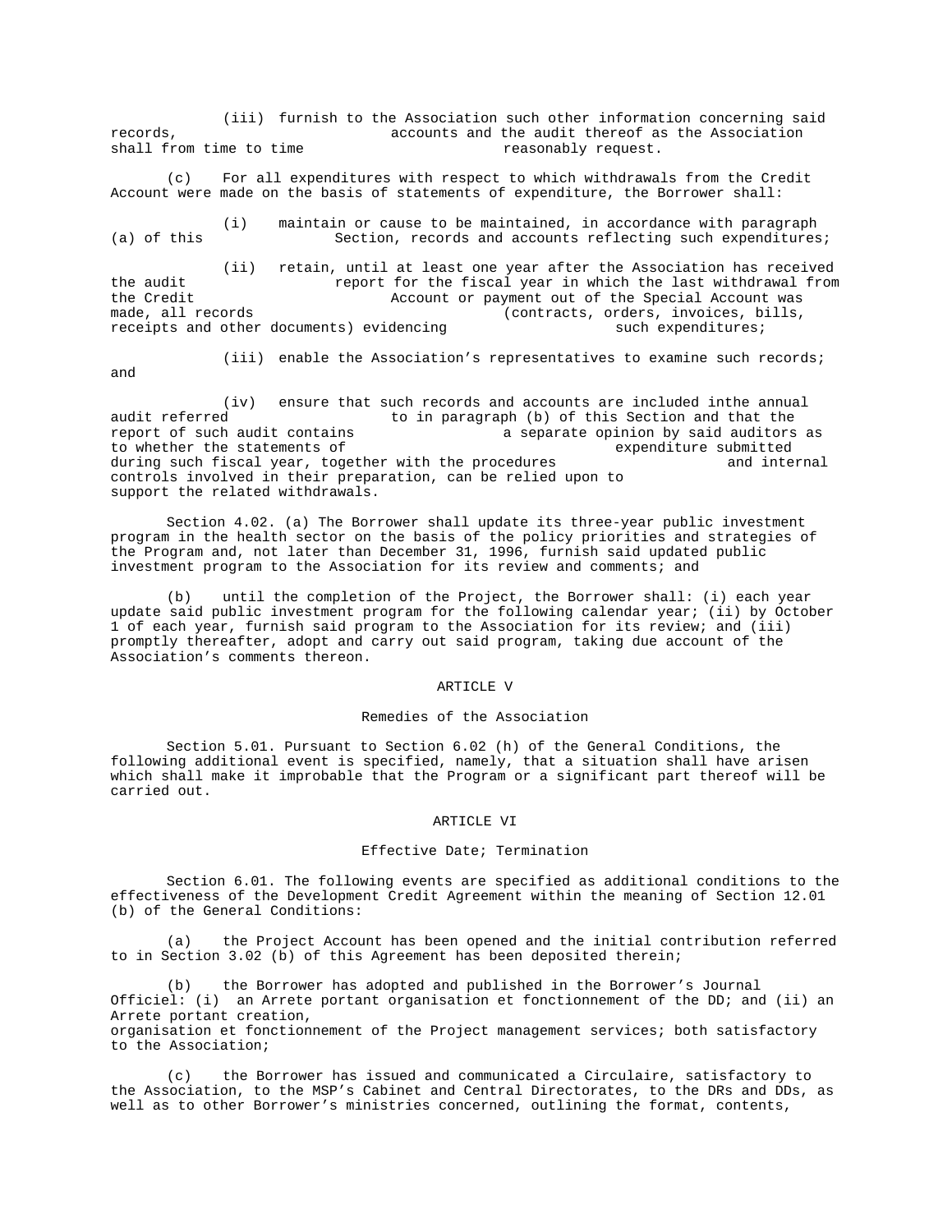procedures and eligibility criteria of the health district development plans included under Part A.1 of the Project;

(d) the following staff have been appointed and have assumed their functions: (i) the two public health specialists and the health economist referred to in Section II (a) 4 of Schedule 4 of this Agreement; and (ii) the accountant referred to in Section II (a) 3 of Schedule 4 to this Agreement;

(e) the Borrower has employed the independent auditors referred to in Section 4.01 (b) of this Agreement, in accordance with the provisions of Section II of Schedule 3 to this Agreement; and

(f) the Borrower has adopted the Project Implementation Manual, in form and substance acceptable to the Association.

Section 6.02. The date ninety (90) days after the date of this Agreement is hereby specified for the purposes of Section 12.04 of the General Conditions.

### ARTICLE VII

Representative of the Borrower; Addresses

Section 7.01. The Minister of the Borrower responsible for finance is designated as representative of the Borrower for the purposes of Section 11.03 of the General Conditions.

Section 7.02. The following addresses are specified for the purposes of Section 11.01 of the General Conditions:

For the Borrower:

Ministry of Economy and Finance B.P. V 125 Abidjan Republic of Cžte d'Ivoire

Cable address: Telex:

MINFIN 23747 MINFIN Abidjan

For the Association:

International Development Association 1818 H Street, N.W. Washington, D.C. 20433 United States of America

Cable address: Telex:

INDEVAS 248423 (RCA)<br>Washington, D.C. 22987 (FTCC) Washington, D.C.

 64145 (WUI) or 197688 (TRT)

IN WITNESS WHEREOF, the parties hereto, acting through their duly authorized representatives, have caused this Agreement to be signed in their respective names in the District of Columbia, United States of America, as of the day and year first above written.

# REPUBLIC OF COTE D'IVOIRE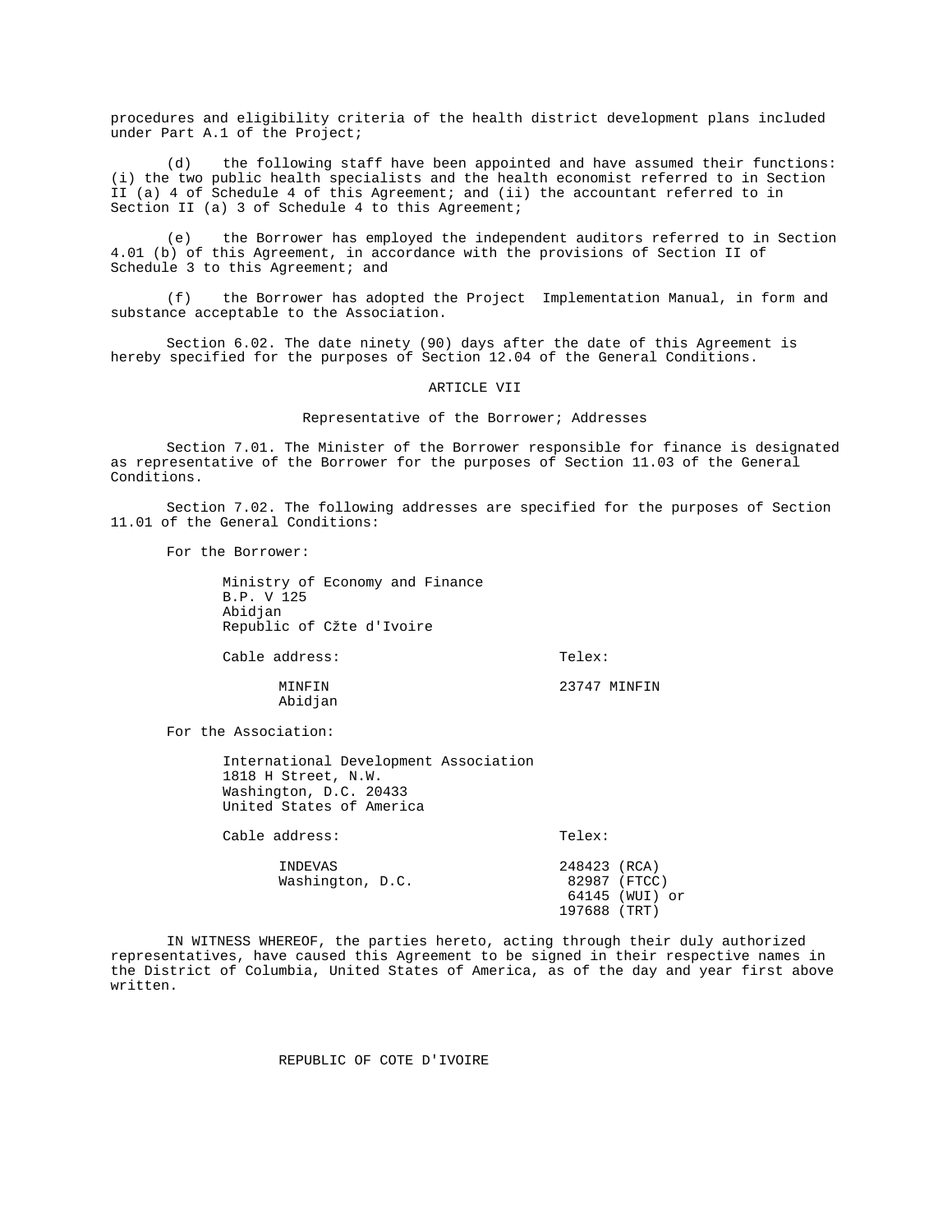By /s/ Moise Koumoue Koffi

Authorized Representative

INTERNATIONAL DEVELOPMENT ASSOCIATION

By /s/ Jean-Louis Sarbib

Regional Vice President Africa

# SCHEDULE 1

Withdrawal of the Proceeds of the Credit

1. The table below sets forth the Categories of items to be financed out of the proceeds of the Credit, the allocation of the amounts of the Credit to each Category and the percentage of expenditures for items so to be financed in each Category:

|     | Category                                                                     | Amount of the<br>Credit<br>Allocated<br>(Expressed in<br>SDR Equivalent) | % of<br>Expenditures<br>to be<br>Financed                             |
|-----|------------------------------------------------------------------------------|--------------------------------------------------------------------------|-----------------------------------------------------------------------|
| (1) | Civil works                                                                  | 3,500,000                                                                | 90 <sup>8</sup>                                                       |
| (2) | Vehicles, furniture and<br>medical and other<br>equipment                    | 7,600,000                                                                | 100% of foreign<br>expenditures and<br>80% of local<br>expenditures   |
| (3) | Drugs and medical<br>consumables                                             | 1,400,000                                                                | 100% of foreign<br>expenditures and<br>80% of local ex-<br>penditures |
| (4) | Consultants' services<br>and training:                                       |                                                                          | 100%                                                                  |
|     | (a) for all Parts of<br>the Project<br>(except<br>Part $A.3$ (b)<br>thereof) | 7,600,000                                                                |                                                                       |
|     | $(b)$ for Part A.3 $(b)$<br>of the Project                                   | 1,400,000                                                                |                                                                       |
| (5) | Operating costs                                                              | 2,100,000                                                                | 70%                                                                   |
| (6) | Refunding of Project<br>Preparation Advance                                  | 500,000                                                                  | Amounts due<br>pursuant to<br>Section $2.02$ (c)<br>of this Agreement |
| (7) | Unallocated                                                                  | 3,600,000                                                                |                                                                       |
|     | TOTAL                                                                        | 27,700,000<br>==========                                                 |                                                                       |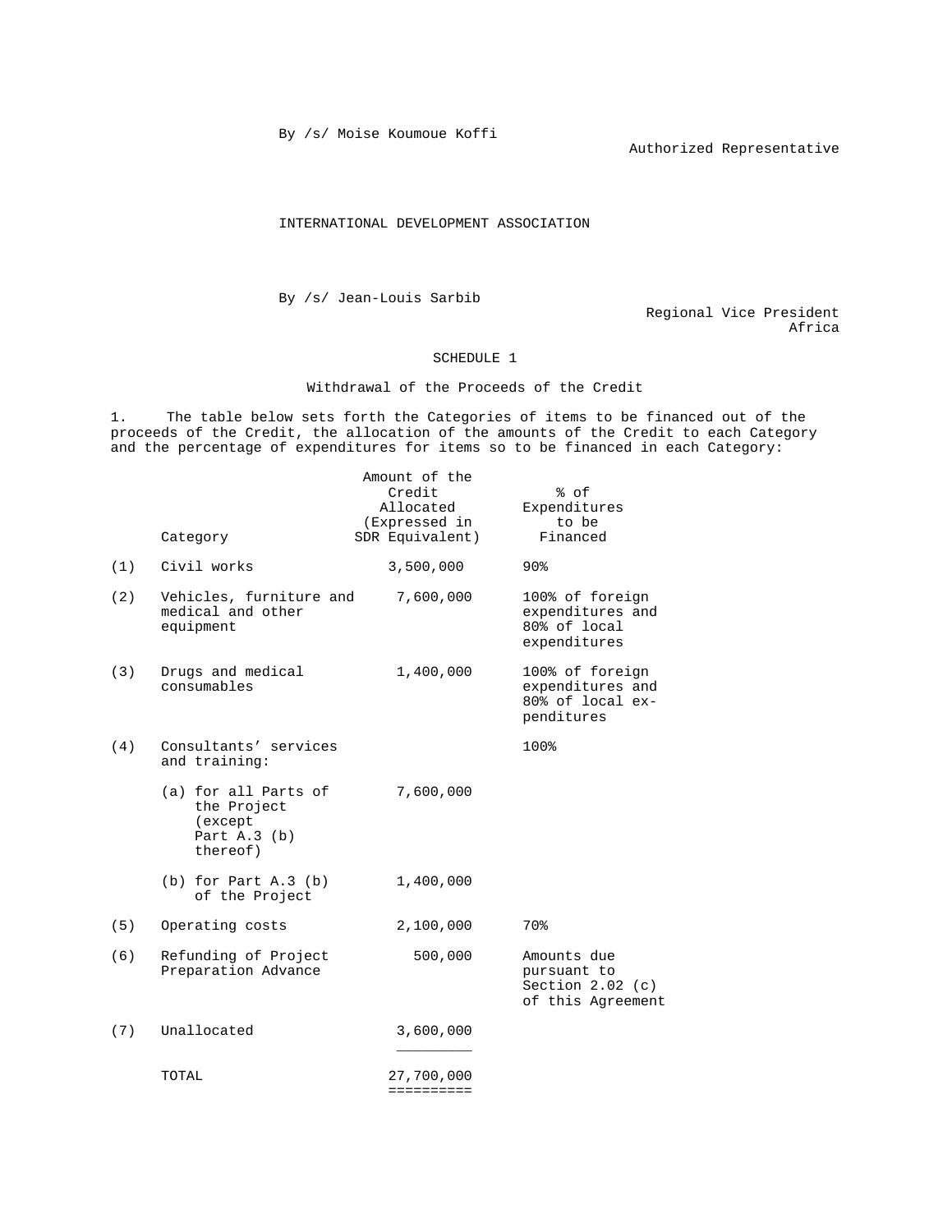2. For the purposes of this Schedule:

(a) the term "foreign expenditures" means expenditures in the currency of any country other than that of the Borrower for goods or services supplied from the territory of any country other than that of the Borrower;

(b) the term "local expenditures" means expenditures in the currency of the Borrower or for goods or services supplied from the territory of the Borrower; provided, however, that if the currency of the Borrower is also that of another country from the territory of which the goods and services are supplied, expenditures in such currency for such goods or services shall be deemed to be "foreign expenditures"; and

(c) the term "operating costs" means recurrent expenditures related to mission travel and subsistence allowances for local staff involved in the Project execution, contractual staff salaries, operation and maintenance of Project vehicles and equipment, and office supplies.

3. Notwithstanding the provisions of paragraph 1 above, no withdrawals shall be made: (a) in respect of payments made for expenditures prior to the date of this Agreement; and (b) in respect of payments made for expenditures under Category  $(4)$ (b), unless the counselor, referred to in Section II (a) 6 of Schedule 4 to this Agreement, has been appointed by the MSP and has assumed his/her functions, and the MSP has adopted the policies and procedures, referred to in Part A.3 (a) of the Project, satisfactory to the Association.

4. The Association may require withdrawals from the Credit Account to be made on the basis of statements of expenditure for expenditures (a) under contracts for works and goods not exceeding \$200,000 equivalent, (b) under contracts for employment of consulting firms not exceeding \$100,000 equivalent, and (c) under contracts for employment of individual consultants not exceeding \$50,000 equivalent, under terms and conditions as the Association shall specify by notice to the Borrower.

### SCHEDULE 2

## Description of the Project

The objectives of the Project are, within the framework of PNDS, to: (i) expand access to health services and improve the utilization thereof; (ii) make said services available on a sustainable basis; and (iii) improve MSP's ability to analyze health problems and to formulate, monitor and evaluate policies, strategies and programs.

#### Part A: PMA

1. Preparation and implementation of health district development plans in about 14 DDs, consisting of construction or renovation, equipment, operation and maintenance of DDs' headquarters, general hospitals and health centers, the acquisition of medicines and medical consumables, the provision of technical advisory services, staffing, training of general hospital and health center staff, and supervision of health care services.

2. Strengthening of the DSC responsible for providing assistance to the DDs in the preparation, review and execution of the plans included in Part A.1 of the Project, through the acquisition of vehicles, furniture, equipment and office supplies, the provision of training in health planning and management, and the provision of technical advisory services.

3. (a) Establishment and application of policies and procedures concerning cooperation between the MSP, local communities, community associations and NGOs for services in the delivery of the PMA program; and (b) provision of services by local communities, community associations and NGOs in the delivery of the PMA program.

### Part B: Reproductive Health

1. Establishment and operation of FP services in about 100 public sector health centers of DDs, through rehabilitation and maintenance of buildings, the acquisition of office equipment and supplies, medical equipment, and supplies and consumables, the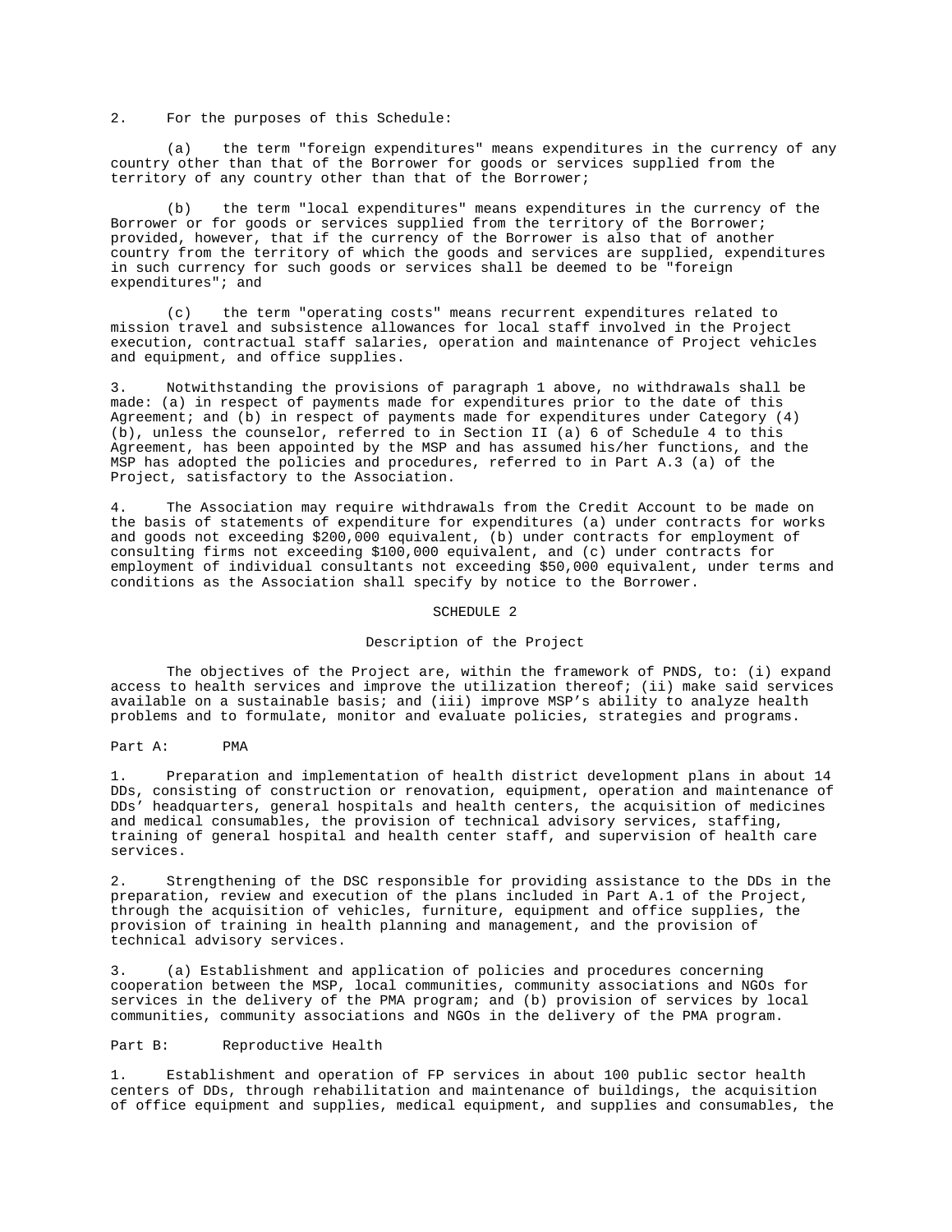provision of training of doctors, mid-wives, social workers and nurses, and technical advisory services.

2. (a) Constructing and equipping of six specialized FP AIBEF clinics in Man, San Pedro, Yamoussoukro, Odienne, Abengourou, and Bondoukou; (b) rehabilitation and equipping of three AIBEF regional facilities in Bouake, Daloa and Korhogo; (c) the acquisition of motorbikes, medical equipment, supplies and consumables, communications and office equipment and supplies, and the provision of technical advisory services for the above-mentioned clinics and facilities.

3. Improving the Borrower's national reproduction health/family planning program (PN-SR/PF) through the acquisition of vehicles and office and audio-visual equipment, the provision of training of health care providers and managers in communication and FP program management, and technical advisory services.

4. Strengthening the Borrower's national STD control program (PNLS) through training of DE-VIH/MST/TUB personnel and health care providers and managers in STD treatment, control and program management, the provision of information, education and communication services and technical advisory services, and the acquisition of medical supplies.

Part C: Planning and Management

1. Institutional capacity assessment of the MSP and support to the MSP organizational development program (including computer skills upgrading and the establishment of computer standards), through the provision of training of MSP headquarters staff, the acquisition of computers and office equipment and supplies, and the provision of technical advisory services.

2. Carrying out of the MSP action-research and studies program and introduction into said program of the results of the 1995 review of health sector public expenditures, through the provision of training, the acquisition of equipment and office supplies, and the provision of technical advisory services.

3. Strengthening decentralized financial management of MSP services through the acquisition of equipment and office supplies, supervisory visits to the DRs and DDs, the provision of training in accounting and financial management, and the provision of technical advisory services.

4. Strengthening MSP partnerships with local communities, community associations and NGOs, through workshops and seminars, and the provision of training and technical advisory services.

5. Strengthening the supervision and trainer capacity of seven DRs in Bondoukou, Bouake, Yamoussoukro, Odienne, Korhogo, Sud I and Sud II outside Abidjan, through the acquisition of vehicles, office equipment and supplies, the provision of training in management and supervision

of health services, and the provision of technical advisory services.

6. Revision of national treatment algorithms and strengthening of information services of the MSP Direction de la Pharmacie et du Medicament (DPM), including the publication of a catalogue of medicinal equivalents and a newsletter for prescribers and pharmacists, through the acquisition of office equipment and supplies, and the provision of training and technical advisory services.

7. Introduction of revised and improved prescription practices through the provision of training of doctors, nurses, pharmacists and private drug sellers, the acquisition of office equipment and supplies, and the provision of technical advisory services.

8. Strengthening quality control of medicines, through the acquisition of laboratory equipment and supplies for the National Public Health Laboratory responsible for pharmaceuticals quality control and the Pharmaceuticals Faculty at the University, office equipment and supplies, the provision of training of MSP personnel and the provision of technical advisory services.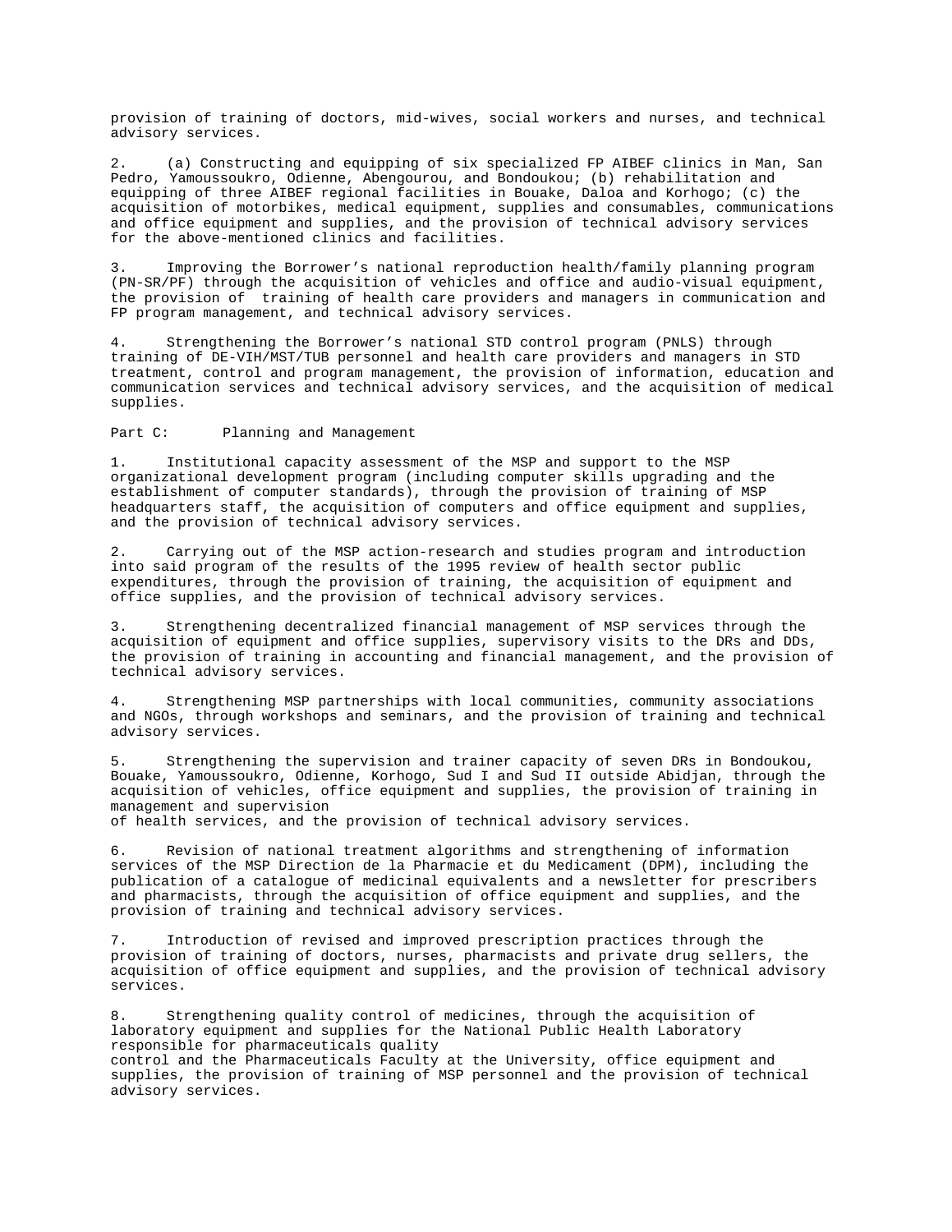9. Preparation and introduction of a reform of the curriculum for medical and paramedical studies, through the provision of training and technical advisory services, and the preparation, printing and distribution of pedagogical materials.

10. Strengthening the DRH and updating its personnel data base and strategies for planning of recruitment and of staff and career development in public sector health services, through the provision of training at the national and regional levels, building repairs, the acquisition of office equipment and supplies, and the provision of technical advisory services.

11. (a) Carrying out studies on primary care mutual insurance and on expansion of complementary private insurance, and strengthening MSP capacity in health insurance through the provision of training and technical advisory services; and (b) establishment, on a pilot basis, of primary care mutual insurance in two DDs, through the acquisition of equipment and office supplies, and the provision of technical advisory services.

Part D: Information and Health

1. Establishment of a national system for epidemiological surveillance, through the acquisition of computers and office supplies, and the provision of technical advisory services for reviewing individual endemic and epidemic disease control programs, evaluating the feasibility of a computer network, setting up a data base, and for economic evaluation of said system.

Establishment of a system for periodic quantitative and qualitative assessment of health services by the beneficiaries thereof (Observatoire des Beneficiaires), through the acquisition of equipment and office supplies, and the provision of training in beneficiary assessment methodology, and technical advisory services.

3. Development and application of a national policy for information, education and communication to promote healthy behavior, through rehabilitation of office facilities, the acquisition of vehicles, motorbikes, office supplies and communications equipment (including cameras, production equipment, printers, photocopiers, projection equipment, television equipment and screens), the provision of training and technical advisory

services, the production and distribution of communications materials, and supervisory visits to the DRs and DDs.

4. Improved functioning of the MSP management information system and increased use thereof in decision-making, through the acquisition of computers, equipment and office supplies and the provision of training and technical advisory services.

5. Development and use of a health mapping (carte sanitaire) tool, through surveys at different levels of the health care system, the acquisition of equipment, computers, materials and office supplies and the provision of training and technical advisory services.

# \* \* \*

The Project is expected to be completed by March 31, 2000.

### SCHEDULE 3

### Procurement and Consultants' Services

Section I. Procurement of Goods and Works

Part A: General

Goods and works shall be procured in accordance with the provisions of Section I of the "Guidelines for Procurement under IBRD Loans and IDA Credits" published by the Bank in January 1995 and revised in January 1996 (the Guidelines) and the following provisions of this Section, as applicable.

Part B: International Competitive Bidding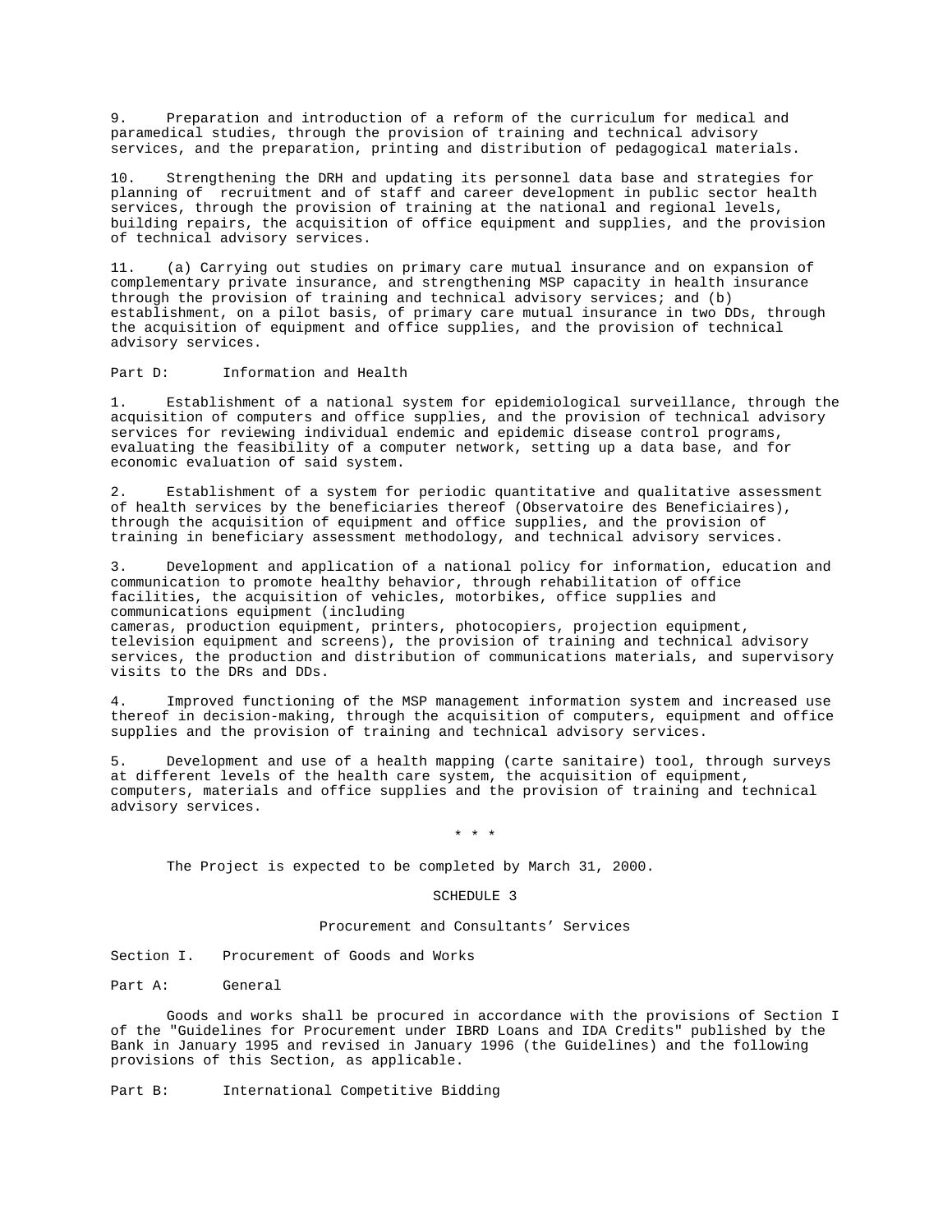1. Except as otherwise provided in Part C of this Section, goods shall be procured under contracts awarded in accordance with the provisions of Section II of the Guidelines and paragraph 5 of Appendix 1 thereto.

2. The following provisions shall apply to goods to be procured under contracts awarded in accordance with the provisions of paragraph 1 of this Part B.

(a) Grouping of contracts

To the extent practicable, contracts for goods shall be grouped into bid packages estimated to cost the equivalent of \$200,000 or more each.

(b) Preference for domestically manufactured goods

The provisions of paragraphs 2.54 and 2.55 of the Guidelines and Appendix 2 thereto shall apply to goods manufactured in the territory of the Borrower.

Part C: Other Procurement Procedures

### 1. National Competitive Bidding

Works estimated to cost less than \$1,500,000 equivalent per contract, up to an aggregate amount not to exceed \$7,800,000 equivalent, and goods (other than drugs and medical consumables) estimated to cost \$30,000 or more but less than \$200,000 per contract, up to an aggregate amount of \$3,600,000 equivalent, may be procured under contracts awarded in accordance with the provisions of paragraphs 3.3 and 3.4 of the Guidelines. Drugs and medical consumables produced locally estimated to cost \$30,000 or more but less than \$100,000 equivalent per contract, up to an aggregate amount not to exceed \$400,000 equivalent, may be procured through PSP under contracts awarded in accordance with the provisions of paragraphs 3.3 and 3.4 of the Guidelines.

## 2. National Shopping

Goods (other than drugs and medical consumables) estimated to cost less than \$30,000 equivalent per contract, up to an aggregate amount not to exceed \$1,000,000 equivalent, may be procured under contracts awarded on the basis of national shopping procedures in accordance with the provisions of paragraphs 3.5 and 3.6 of the Guidelines.

## 3. Community Participation

Goods and works required for Part A.3 (b) of the Project estimated to cost less than \$30,000 equivalent per contract, up to an aggregate amount not to exceed \$900,000 equivalent, may be procured in accordance with procedures satisfactory to the Association, and in accordance with the provisions of paragraph 3.15 of the Guidelines.

## 4. Direct Contracting

Equipment of a proprietary nature under the Project estimated to cost less than \$30,000 equivalent per contract, up to an aggregate amount not to exceed \$500,000 equivalent, may be contracted directly without competition in accordance with the provisions of paragraph 3.7 of the Guidelines.

### 5. Procurement from UN Agencies

(a) Vehicles required at the initial stage of Project execution, up to an aggregate amount not to exceed \$200,000 equivalent, may be procured from UNDP's Inter-Agency Procurement Services Office (IAPSO) in accordance with the provisions of paragraph 3.9 of the Guidelines, if not procured on the basis of national shopping procedures in accordance with the provisions of paragraphs 3.5 and 3.6 of the Guidelines.

(b) Contraceptives, up to an aggregate amount not to exceed \$2,100,000 equivalent, may be procured from United Nations Population Fund (UNFPA) in accordance with the provisions of paragraph 3.9 of the Guidelines.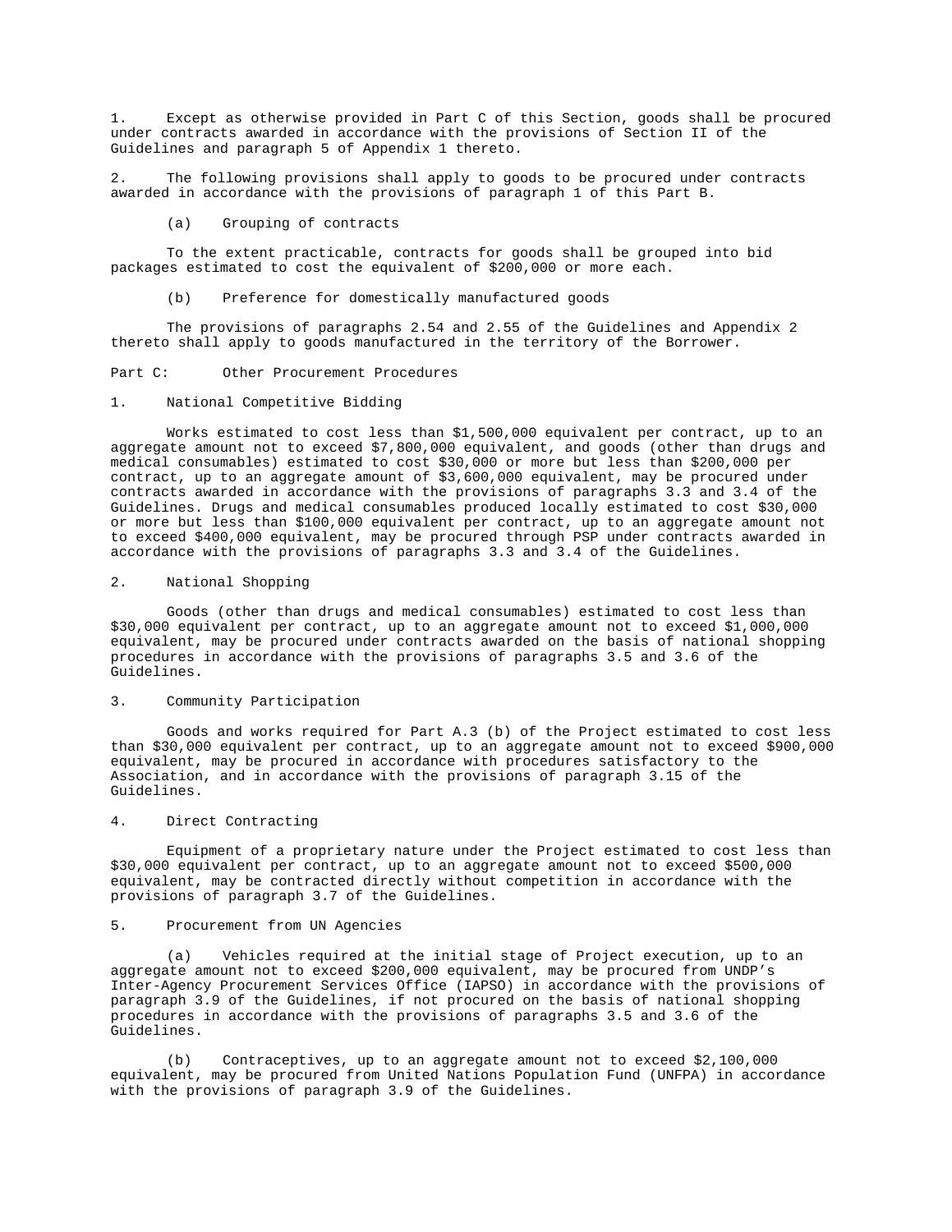Part D: Review by the Association of Procurement Decisions

## 1. Procurement Planning

Prior to the issuance of any invitations to prequalify for bidding or to bid for contracts, the proposed procurement plan for the Project shall be furnished to the Association for its review and approval, in accordance with the provisions of paragraph 1 of Appendix 1 to the Guidelines. Procurement of all goods and works shall be undertaken in accordance with such procurement plan as shall have been approved by the Association, and with the provisions of said paragraph 1.

# 2. Prior Review

With respect to each contract estimated to cost the equivalent of \$200,000 or more, the procedures set forth in paragraphs 2 and 3 of Appendix 1 to the Guidelines shall apply.

#### 3. Post Review

With respect to each contract not governed by paragraph 2 of this Part, the procedures set forth in paragraph 4 of Appendix 1 to the Guidelines shall apply.

## Section II. Employment of Consultants

1. Consultants' services shall be procured under contracts awarded in accordance with the provisions of the "Guidelines for the Use of Consultants by World Bank Borrowers and by the World Bank as Executing Agency" published by the Bank in August 1981 (the Consultant Guidelines). For complex, time-based assignments, such contracts shall be based on the standard form of contract for consultants' services issued by the Bank, with such modifications as shall have been agreed by the Association. Where no relevant standard contract documents have been issued by the Bank, other standard forms acceptable to the Association shall be used.

2. Notwithstanding the provisions of paragraph 1 of this Section, the provisions of the Consultant Guidelines requiring prior Association review or approval of budgets, short lists, selection procedures, letters of invitation, proposals, evaluation reports and contracts shall not apply to: (a) contracts for the employment of consulting firms estimated to cost less than \$100,000 equivalent each; or (b) contracts for the employment of individuals estimated to cost less than \$50,000 equivalent each. However, said exceptions to prior Association review shall not apply to: (a) the terms of reference for such contracts; (b) single-source selection of consulting firms; (c) assignments of a critical nature, as reasonably determined by the Association; (d) amendments to contracts for the employment of consulting firms raising the contract value to \$100,000 equivalent or above; or (e) amendments to contracts for the employment of individual consultants raising the contract value to \$50,000 equivalent or above.

#### SCHEDULE 4

### Implementation Program

### Section I: General

1. For the purposes of carrying out the Project, the Borrower shall apply the policies, procedures and arrangements specified in the Project Implementation Manual and, except as otherwise agreed with the Association, shall not amend the Project Implementation Manual in a manner which, in the opinion of the Association, would materially affect the implementation of the Project.

(a) The Borrower shall, through MSP, beginning October 1, 1996, and thereafter not later than October 1 of each year, carry out jointly with the Association: (i) a review of MSP budget plans in respect of the forthcoming calendar year and a review of MSP budget execution in respect of the current calendar year, including the provision of counterpart funds for the Project and of investment and recurrent funds required for the health district development plans under Part A.1 of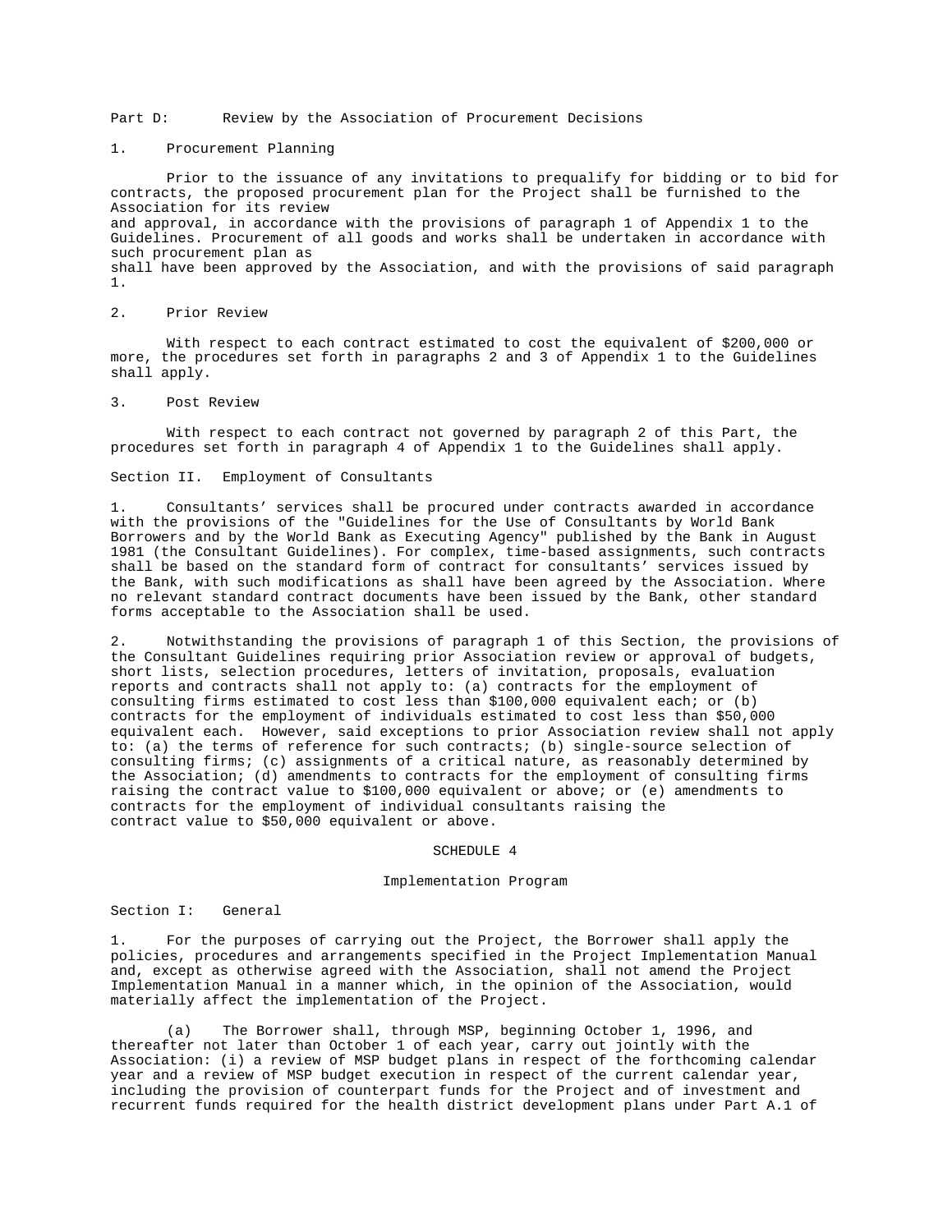the Project; and (ii) a review of Project work plans for institutional strengthening and service delivery to be prepared by MSP in respect of the forthcoming calendar year.

(b) Not later than December 31, 1996, the Borrower shall: (i) establish a calendar and process on an annual basis for internal review of Project activities undertaken during the previous year and to be undertaken during the forthcoming year, including in particular PMA, FP, and STD prevention and control activities; and (ii) establish a work program defining the overall technical support required for the FP program under Part B of the Project, and furnish said program to the Association for its review and approval. Promptly thereafter, the Borrower shall carry out said program with due diligence and efficiency.

(c) Not later than December 31, 1998, the Borrower shall carry out, jointly with the Association, a comprehensive review to assess the progress achieved in the execution of the Project. Said review shall cover, inter alia:

| (i)       |  |  |  |  |  | the extent to which the institutional objectives of the Project |  |  |  |  |
|-----------|--|--|--|--|--|-----------------------------------------------------------------|--|--|--|--|
| achieved; |  |  |  |  |  |                                                                 |  |  |  |  |

(ii) an assessment of the impact achieved by the Project so far and the sustainability of its achievements;

(iii) compliance with the audit and other obligations of the Borrower

included in this Agreement;

are being

(iv) timely availability of counterpart funding and disbursement performance under

- (v) the performance of technical advisory services under the Project;
- (vi) procurement under the Project;

(vii) performance as against key indicators, referred to in paragraph (e) of this Section, agreed upon with the Association; and

(viii) the Borrower's plan for the future operation of the Project and for related investments.

(e) The Borrower shall:

(i) maintain policies and procedures adequate to enable it to monitor and evaluate on an ongoing basis, in accordance with indicators satisfactory to the  $\sim$  Association, the carrying out of the Project and the achievement of the objectives thereof;

(ii) prepare, under terms of reference satisfactory to the Association, and furnish to the Association, on or about September 1 of each year, a report integrating  $t$  the results of the monitoring and evaluation activities performed pursuant to sub-paragraph (i) of this paragraph, on the progress achieved in the carrying out of the Project during the the progress achieved in the carrying<br>period preceding the date of said report and setting out the setting out the period preceding the date of said report and setting out the measures recommended to ensure the efficient carrying out of the measures recommended to ensure the efficient carrying out of Project and the achievement of the objectives thereof during the period following such date; and

(iii) review with the Association, by October 1 of each year, or such later date as  $t$  the Association shall request, the report referred to in sub-paragraph (ii) of this paragraph, and thereafter, take all measures required to ensure the efficient completion of the Project and the achievement of the objectives thereof, based on the conclusions and recommendations of the said report and the the the conclusions and recommendations of the said report and Association's views on the matter.

Section II: Project Management

(a) At the national level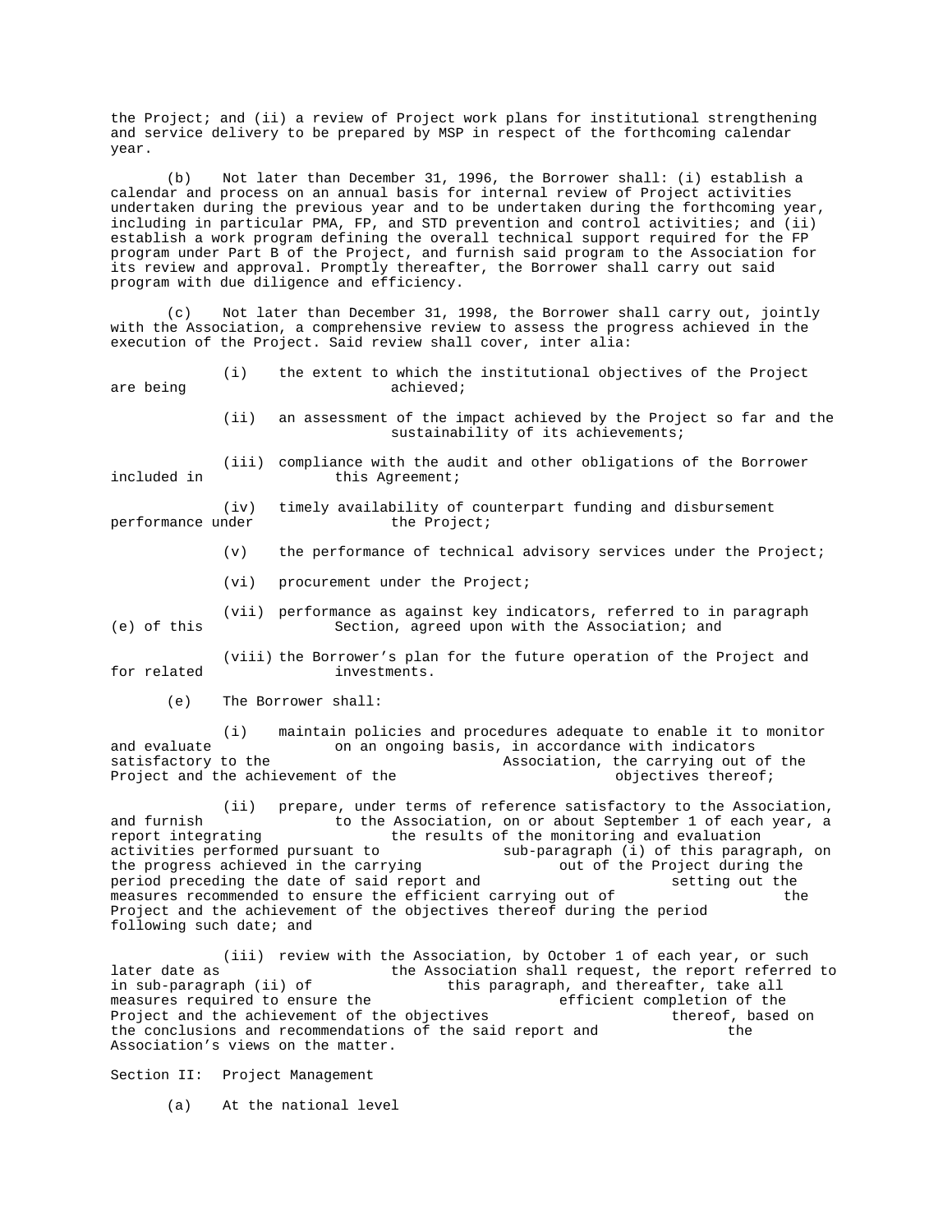(i) The Borrower shall maintain the Project Monitoring Committee with, inter alia, the following responsibilities: (i) review and approval of annual work plans and budgets for the Project; (ii) review and approval of study proposals under the MSP action-research program included in<br>Part C.2 of the Project; (iii) Teview and approval of the hea review and approval of the health district development plans included in Part  $A.1$  of the Project; and (iv) facilitation and problem solving on issues affecting the execution of the Project.

(ii) The Monitoring Committee shall be chaired by the MSP Minister or his representative. Its membership shall include: (i) within MSP, the directors of its 8 central directorates, of DE-SR/PF, of<br>DE-VIH/MST/TUB and of Service Mational de National de DE-VIH/MST/TUB and of Service l'Information-Education- Communication, a representative of the PMA unit referred to in paragraph (a) 4 of this Section and the counselor referred to in paragraph (a) 6 of this Section; (ii) a representative of the Prime Minister's Office; (iii) representatives of other relevant ministries involved in the health sector; and (iv) other members, as appropriate. The Coordinator and the financial administrator<br>referred to in paragraph (a) 3 of this Section may attend the referred to in paragraph (a)  $3$  of Committee's meetings with a consultative vote.

(iii) The Borrower shall maintain a Project coordination unit responsible for  $\ldots$  administrative and financial matters<br>concerning the Project, reporting  $\ldots$  administrative and financial matters concerning the Project, reporting<br>the MSP Minister and under the supervision of the MSP Monitoring the MSP Minister and under the supervision of the Committee. Said unit shall be chaired by a Coordinator and shall include a financial administrator, a health economist and an accountant, all on a full-time basis and with terms of reference, qualifications and experience satisfactory to the Association.

(iv) of the MSP Minister, responsible for the monitoring, analysis and guidance of the PMA program and to provide support and advice to the DSC and DDs. The PMA unit shall include two public health specialists, one PMA unit, and a health economist, all with<br>and experience, satisfactory to terms of reference, qualifications the Association.

(v) The DSC shall support the DDs, in cooperation with the DRs, in the preparation, assessment and implementation of the health district development<br>
Project. The DSC shall also be responsible<br>
for the execution of Parts Project. The DSC shall also be responsible A.2 and D.1 of the Project.

(vi) The Cabinet of the MSP Minister shall be responsible for the execution of **Parts A.3 and C.1, 4, 5 and 11 of the Project and for**<br>supervision of execution of Part B.2 of the Project. A counselor of the of Part B.2 of the Project. A counselor of the Cabinet shall be responsible for relations with the local communities, the community associations and the  $NGOS$ . He shall be assisted by specialists, including a sociologist with terms of reference, qualifications and experience satisfactory to the Association, and a specialist, coming from the community movement, employed in accordance with the provisions of Section II of Schedule 3 to this Agreement.

(vii) The DE-SR/PF shall be responsible for the execution of Part B.1 and 3 of the Project in coordination with the DSC. The DE-SR/PF shall employ, at all times,  $\frac{1}{2}$  a financial administrator with terms of employ, at all times,<br>
reference, qualifications and<br>
experience satisfactory to<br>
experience satisfactory to experience satisfactory to the Association.

(viii) The DE-VIH/MST/TUB shall be responsible for the execution of Part B.4 of the Project in coordination with the DSC. The DE-VIH/MST/TUB shall employ, at all times, a financial administrator with terms times, a financial administrator with terms of reference, qualifications and experience satisfactory to the Association.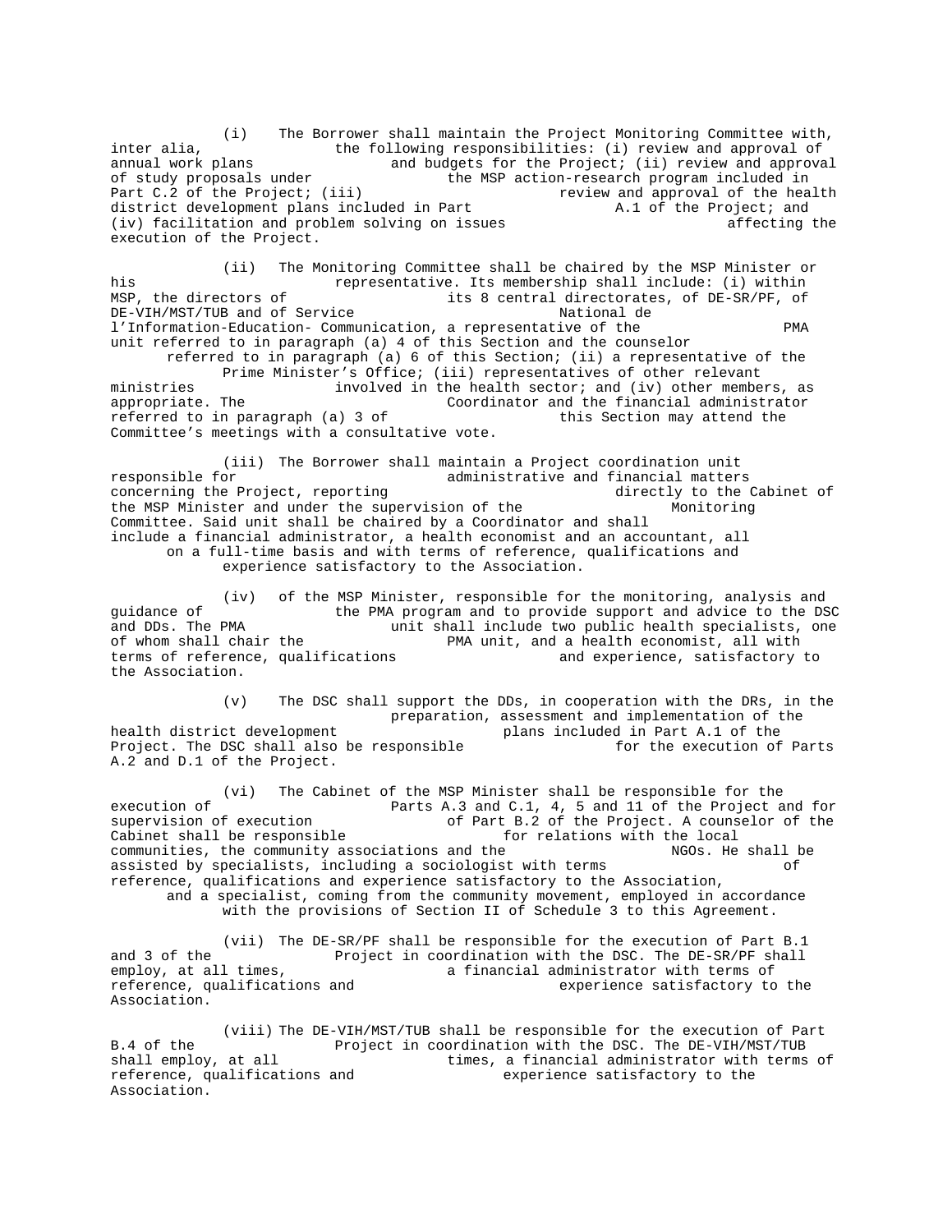(ix) The MSP Direction du Controle, de l'Evaluation et de l'Information Sanitaire  $\sim$  shall be responsible for the execution of Parts C.2 and D.2 and 4 of the **Project**. (x) The MSP Direction des Affaires Financieres shall be responsible for the execution of Part C.3 of the Project. (xi) The MSP Direction de la Pharmacie et du Medicament shall be responsible for the execution of Part C.6, 7 and 8 of the Project. (xii) The MSP Direction des Etablissements et des Professions Sanitaires shall be responsible for the execution of Part C.9 of the Project. (xiii) The DRH shall be responsible for the execution of Part C.10 of the Project. (xiv) The MSP Service National de l'Information-Education-Communication shall be **responsible for the execution of Part D.3 of the** Project. (xv) The MSP Direction de la Planification et de la Programmation<br>be responsible for the execution of Part D.5 of be responsible for the execution of Part D.5 of the Project. (xvi) The DEMM shall be responsible for overall procurement of works and goods under the Project, except for drugs and medical consumables which<br>shall be procured by the PSP. shall be procured

(xvii) In the carrying out of the above-mentioned responsibilities, the DEMM and PSP shall cooperate with the financial administrator of the coordination unit referred to in paragraph (a) 3 of this Section.

(b) At the service delivery level

1. For the purposes of the health district development plans included in Part A.1 of the Project, the DDs shall apply the provisions of the Circulaire referred to in Section 6.01 (c) of this Agreement. Said plans shall be +prepared by the DDs with the support of the relevant DR and the DSC, in cooperation with other partners including beneficiaries of health services, private sector health care providers and local communities. A DD shall furnish its draft health development plan, including cost estimates and financing plan, through the DSC, to the Coordinator for review and approval by the Monitoring Committee. Upon approval, the DD shall carry out its plan with due diligence and efficiency and in accordance with appropriate public health and management practices with the same support and cooperation as outlined above.

2. Reproductive health services concerning FP and STD included in Part B.1, 3 and 4 of the Project shall be carried out by the DE-SR/PF and DE-VIH/MST/TUB in cooperation with the DRs and DDs concerned.

For the purposes of carrying out Part B.2 of the Project, the MSP shall, not later than December 31, 1996, enter into an agreement with AIBEF under terms and conditions satisfactory to the Association.

4. Local communities, community associations and NGOs shall provide services for delivering the PMA program under Part A.3 (b) of the Project in accordance with the policies and procedures adopted pursuant to paragraph 3 (b) of Schedule 1 to this Agreement.

### SCHEDULE 5

### Special Account

1. For the purposes of this Schedule:

(a) the term "eligible Categories" means Categories (1) through (5) set forth in the table in paragraph 1 of Schedule 1 to this Agreement;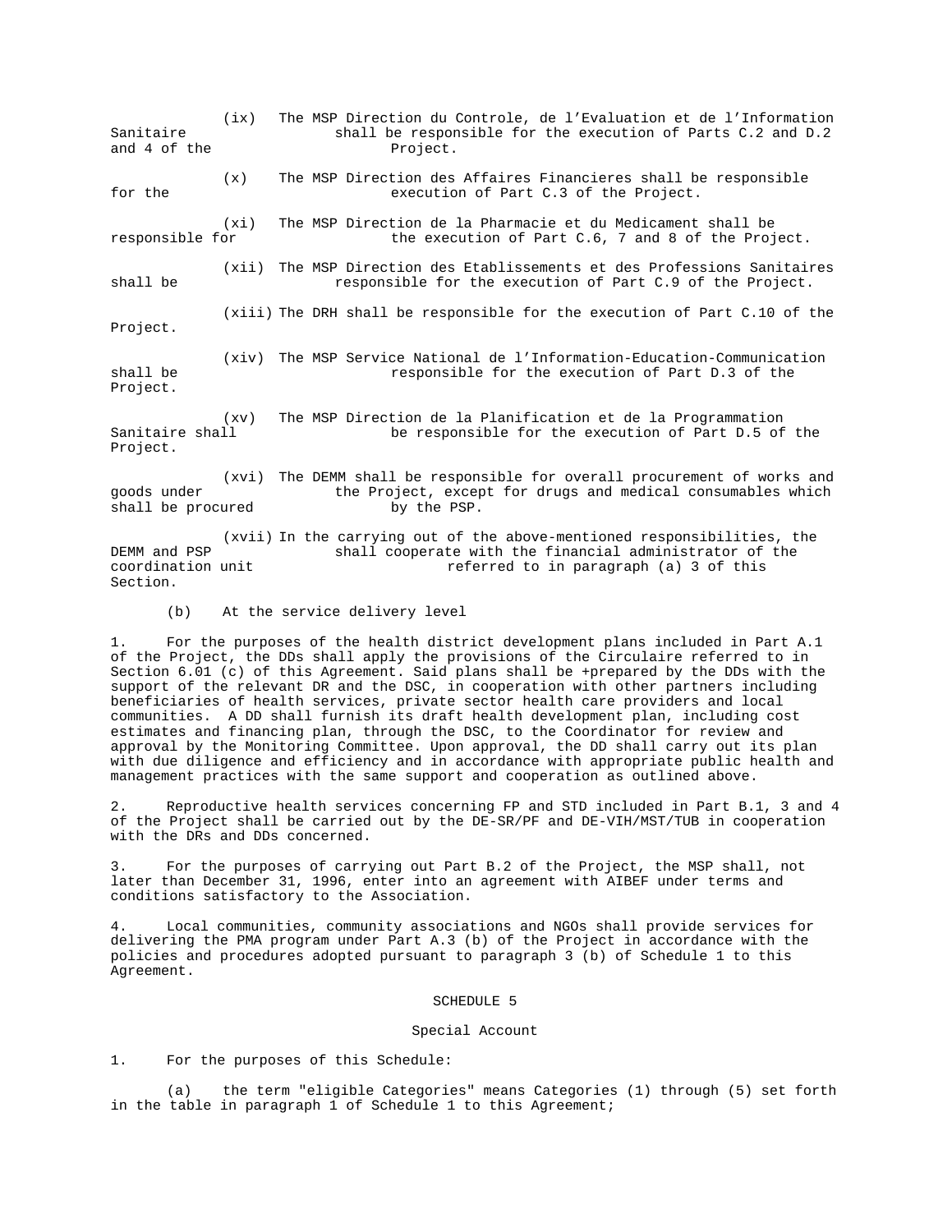(b) the term "eligible expenditures" means expenditures in respect of the reasonable cost of goods and services required for the Project and to be financed out of the proceeds of the Credit allocated from time to time to the eligible Categories in accordance with the provisions of Schedule 1 to this Agreement; and

(c) the term "Authorized Allocation" means an amount equivalent to CFAF 1,000,000,000 to be withdrawn from the Credit Account and deposited in the Special Account pursuant to paragraph 3 (a) of this Schedule, provided, however, that unless the Association shall otherwise agree, the Authorized Allocation shall be limited to an amount equivalent to CFAF 500,000,000 until the aggregate amount of withdrawals from the Credit Account plus the total amount of all outstanding special commitments entered into by the Association pursuant to Section 5.02 of the General Conditions shall be equal to or exceed the equivalent of SDR 14,000,000.

2. Payments out of the Special Account shall be made exclusively for eligible expenditures in accordance with the provisions of this Schedule.

3. After the Association has received evidence satisfactory to it that the Special Account has been duly opened, withdrawals of the Authorized Allocation and subsequent withdrawals to replenish the Special Account shall be made as follows:

(a) For withdrawals of the Authorized Allocation, the Borrower shall furnish to the Association a request or requests for a deposit or deposits which do not exceed the aggregate amount of the Authorized Allocation. On the basis of such request or requests, the Association shall, on behalf of the Borrower, withdraw from the Credit Account and deposit into the Special Account such amount or amounts as the Borrower shall have requested.

(b) (i) For replenishment of the Special Account, the Borrower shall furnish to the Special Association requests for deposits into the Spec furnish to the **Association** requests for deposits into the Special<br>Account at such intervals as the Association shall specify. as the Association shall specify.

(ii) Prior to or at the time of each such request, the Borrower shall furnish to the Association the documents and other evidence required<br>pursuant to paragraph 4 of this Schedule for the payment or pursuant to paragraph 4 of this Schedule for the payment or replenishment is requested. On the basis<br>shall, on behalf of the Borrower, of each such request, the Association withdraw from the Credit Account and deposit into the Special Account<br>such amount as the Borrower shall have requested and as shall have been such amount as the Borrower shall have requested and as shall have been<br>shown by said documents and other evidence to have been baid shown by said documents and other evidence to have been out of the Special Account for eligible expenditures.

All such deposits shall be withdrawn by the Association from the Credit Account under the respective eligible Categories, and in the respective equivalent amounts, as shall have been justified by said documents and other evidence.

4. For each payment made by the Borrower out of the Special Account, the Borrower shall, at such time as the Association shall reasonably request, furnish to the Association such documents and other evidence showing that such payment was made exclusively for eligible expenditures.

5. Notwithstanding the provisions of paragraph 3 of this Schedule, the Association shall not be required to make further deposits into the Special Account:

(a) if, at any time, the Association shall have determined that all further withdrawals should be made by the Borrower directly from the Credit Account in accordance with the provisions of Article V of the General Conditions and paragraph (a) of Section 2.02 of this Agreement;

(b) if the Borrower shall have failed to furnish to the Association, within the period of time specified in Section 4.01 (b) (ii) of this Agreement, any of the audit reports required to be furnished to the Association pursuant to said Section in respect of the audit of the records and accounts for the Special Account;